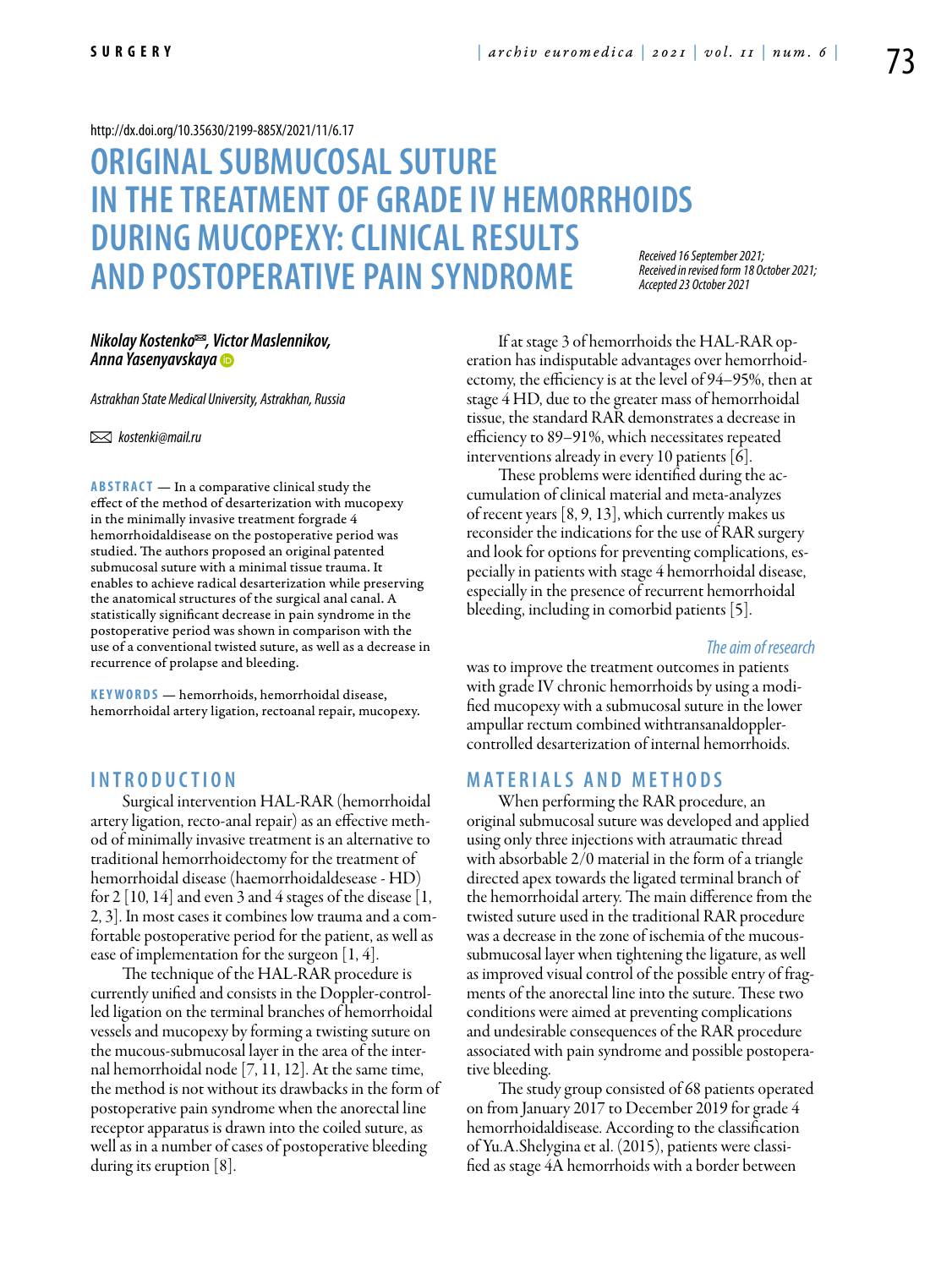external and internal nodes. The main clinical manifestations were prolapse of internal nodes during bowel movements and physical activity and the presence of external nodes, as well as the release of blood during bowel movements and prolapse.

A prospective cohort study was carried out with the division of patients into 2 groups. In the test group, 34 patients used the "Method for minimally invasive treatment of patients with stage 3 and 4 hemorrhoids" (RF patent dated May 25, 2015 No. 2553937). The control group also included 34 patients who underwent doppler-controlled desarterization with mucopexy of internal hemorrhoids with a twisted suture. In both groups the age, gender, severity of clinical manifestations and objective criteria of hemorrhoids, the nature of concomitant diseases were comparable.

The mean age was similar in the main and control groups (main — 53.5 (41.1–65.9) years, control — 52.4 (37.8–67.0) years,  $p = 0.97$ ), gender the structure also did not differ significantly ( $p = 0.16$ ).

In the postoperative period, 24 hours and 7 days after the intervention, the severity of the pain syndrome was recorded according to the visual analogue scale (VAS) (Numerical Rating Scale, NRS). An indication for the administration of an analgesic was pain syndrome of 3 or more points on the VAS scale. The number of patients who required pain relief one day after the intervention was assessed which reflected the possibility of the patient returning to their normal activities.

Bleeding after the procedure was assessed as the presence or absence of bleeding during bowel movements on the  $3<sup>rd</sup>$ ,  $15<sup>th</sup>$ ,  $60<sup>th</sup>$  days after desarterization with mucopexy. Possible long-term recurrence of prolapse of internal hemorrhoids was assessed 6 and 12 months after surgery. Indications for repeated interventions were also determined due to the persistence of the symptoms of falling out bleeding hemorrhoids.

Statistical processing of the obtained results was carried out by parametric and nonparametric methods, taking into account the type of distribution of quantitative data, using Student's t-test and Fisher's exact test, odds ratio (OR) with a 95% confidence interval (95% CI). Results are presented as mean (M) and standard deviation (SD). The critical value of the significance level (p) is taken as p≤0.05.

# **R e s u l t s a n d d i scu s s i o n**

The course of the early postoperative period in most patients of both groups was characterized by a moderately severe pain syndrome, in some cases there was bleeding after defecation, in some observations in the long term after the operation, a recurrence of prolapse of internal hemorrhoids was revealed.

When comparing the observation groups, the intensity of pain syndrome in 24 hours after the operation, as well as on the  $7<sup>th</sup>$  day, differed. Thus, in the main group, one day after desarterization with mucopexy, the pain index on the VAS scale was 2.5 $\pm$ 0.22, in the control group — 3.47 $\pm$ 0.21 (p = 0.02). The number of patients with a VAS score of 3, which required the appointment of analgesics, was 16 in the main group and 26 in the control group one day after the intervention. The odds ratio (OR) was 3.250 (95%, CI: 0.097–0.774).

A week after the intervention, when interviewing patients of the main group, the majority of pain syndrome was absent or insignificant (on average on a scale of  $0.62\pm0.12$ ), and in the control group it remained in half of the patients at a level of 2 or more (on average  $1.35\pm0.16$ ), the differences are also statistically significant  $(p<0.01)$ .

A decrease in the severity of pain syndrome after surgery is an indicator of less trauma when a submucosal suture is imposed with the possibility of visual assessment of threading without capturing the receptor zones of the anal canal. This factor increases the comfort of the postoperative period for the patient and is an important factor when choosing an intervention by the surgeon.

The discharge of blood during defecation was recorded on the  $3<sup>rd</sup>$ , 15<sup>th</sup> and 60<sup>th</sup> days after the operation and was considered significant in the case of self-isolation of liquid blood or clots visually determined with fecal masses. It is known that after mucopexy with a grafting suture, this phenomenon is described by the authors and is considered objectively as traumatic of the intervention.

In 3 days after the intervention, bleeding was noted in 9 patients of the main group and 19 patients in the control group (OR =  $0.284$ , 95% CI:  $0.103 - 0.788$ ). This indicator was considered important in the treatment tactics, since against the background of the initial anemia, which served as an indication for surgery, in 4 patients the persistence of blood loss and a decrease in hemoglobin less than 8 g/dl was an indication for blood transfusion in the hospital.

After 15 days, the number of patients with bleeding decreased and amounted to 2 in the main group and 10 in the control ( $OR = 0.150$  ( $95\%$  CI 0.030–0.749)). On the  $60<sup>th</sup>$  day, blood secretions were retained in 6 patients of the control group, in the main group they were not noted (when assessed using Fisher's test p<0.05).

Bleeding in the postoperative period accompanies the inevitable eruption of tissues after the twisting suture, as well as when it comes off after partial resorption. The minimization of thread punctures and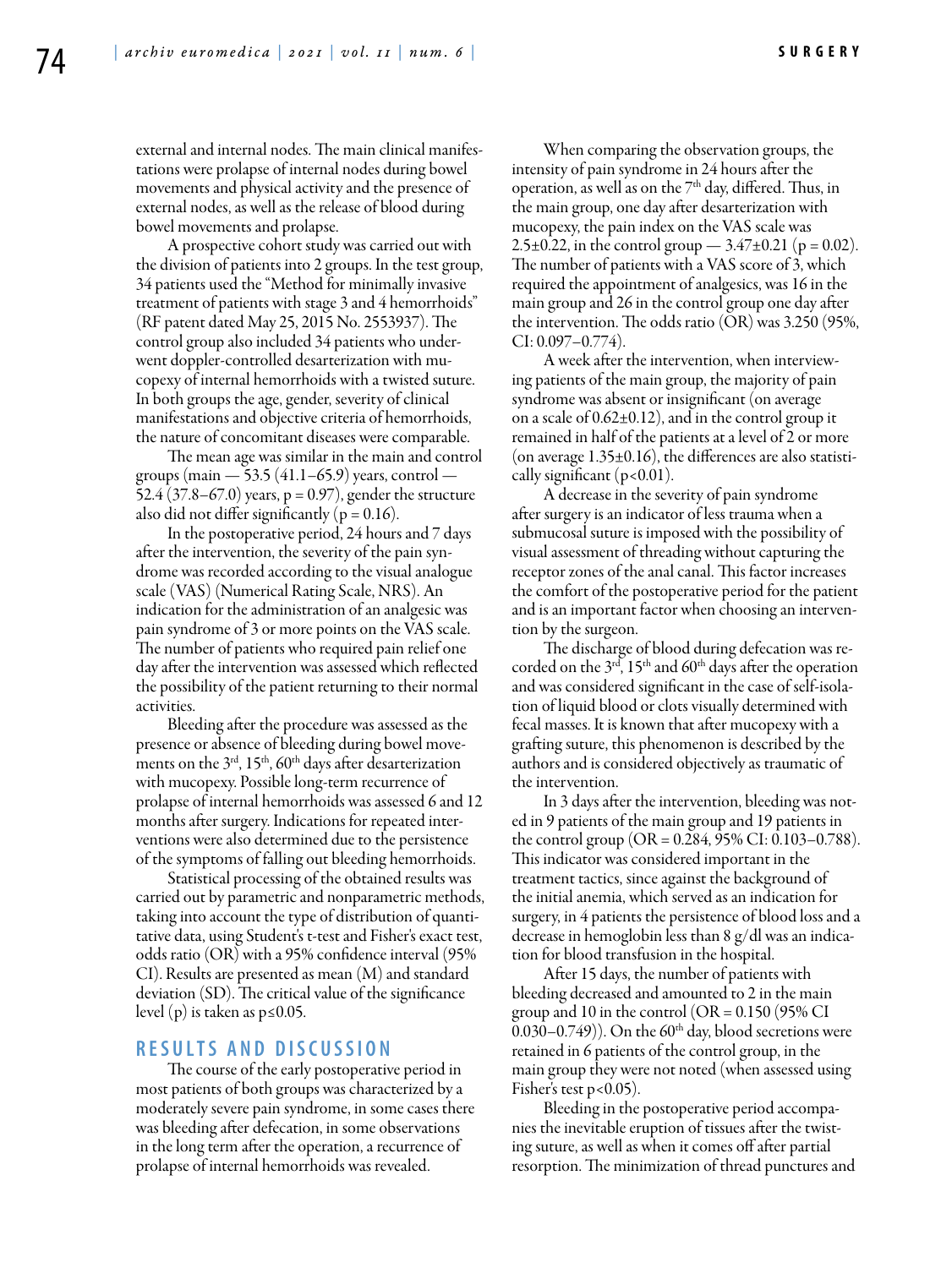punctures during the submucosal suture application and its implementation outside the intestinal lumen made it possible to avoid this symptom in the main group of patients.

In 6 months after the intervention, the prolapse of internal hemorrhoids was recorded in 23.5% (8 of 34) patients after doppler-controlled desarterization with mucopexy of internal hemorrhoids according to the standard technique and in 5.9% (2 of 34) with the use of the original submucosal suture. Differences in the groups are statistically significant ( $p$  <0.05, medium strength).

In 12 months after the operative treatment, the trimmed results were studied in 55 patients (29 of the main and 26 of the control groups). It was noted that, despite the decrease in the number of examined patients, the loss of nodes was also observed in 2 patients of the main group and 8 patients of the control group. The differences were again statistically significant (p <0.05, medium strength).

It should be noted that the degree of node prolapse in the control group repeated intervention in 3 people. The remaining 5 patients in the control group and 2 patients in the main group abstained from repeated intervention, given the minor clinical manifestations of the prolapse of nodes with their independent reduction.

The effectiveness of surgical intervention in terms of recurrent prolapse indicates a more pronounced regression of the cavernous tissue in those operated on in the main group and a lower probability of repeated interventions in order to completely relieve the symptoms of internal hemorrhoids in patients with stage 4 of the disease.

## **C o n cl u s i o n**

The original submucosal suture when performing the RAR procedure in minimally invasive treatment of hemorrhoids is a safe and effective element of surgical intervention in patients even with stage 4 of the disease, which makes it possible to statistically significantly reduce pain and reduce the need for analgesics in the postoperative period. After the application of the submucosal suture, delayed bleeding is not observed and the frequency of relapses in the form of prolapse of internal hemorrhoids is significantly reduced, which makes it possible to recommend it as a routine intervention and an alternative to both traditional hemorrhoidectomy and the standardized HAL-RAR intervention with a coiled mucosal-submucosal suture.

## **R efe r e n ce s**

1. DAVIDOVICH D.L. Classical HAL-RAR operation why doctors and patients choose it // Coloproctology. 2019.V. 18, No S3 (69). P. 25.

- 2. Zubenkov M.V., Osmolovsky S.V., Syreishchikov V.V. Long-term results of using the HAL-RAR technique in combined hemorrhoids // Coloproctology. 2019. V. 18, No S3 (69). P. 30.
- 3. Kuzminov A.M., Fomenko O. Yu., Mukhin I.A., Frolov S.A., Vyshegorodtsev D.V., KorolikV. YU., MINBAEVSH.T., BELOUSOVA S.V. Anal sphincter function after hemorrhoidectomy // Russian Journal of Gastroenterology, Hepatology, Coloproctology. 2019. No 3. P. 18–24
- 4. Lomachenko Yu. I., Revin P. V. Priority surgical techniques in the surgical treatment of hemorrhoids // Bulletin of Innovative Technologies. 2017. V. 1, No 1  $(1)$ . P. 24–26
- 5. Tsitskarava A.Z., Korolkov A. Yu., Khu- balava G.G., Demin A.N. Surgical treatment of hemorrhoidal bleeding in patients with cardiovascular diseases on the background of regular anticoagulant and antiplatelet therapy // Vestnik of Surgery. 2019. No 5. P. 31–35.
- 6. Shikhmetov A.N., Lebedev N.N., Ryazanov N.V., Krishchanovich O.S. First experience of combined use of desarterization and radiofrequency ablation of hemorrhoid nodes at stage III-IV of hemorrhoids in hospital replacing conditions. Surgery. Journal named after N.I. Pirogov. 2018;11:53–59. http:// doi.org/10.17116/hirurgia201811153.
- 7. Banai Z, Harkai Z, Király L, Szekeres P, OTTLECZ I. HAL-RAR for the treatment of hemorrhoids – a new, non-invasive method. MagySeb. 2019 Dec;72(4):161–166. Hungarian. doi: 10.1556/1046.72.2019.4.2. PMID: 31813242.
- 8. CarvajalLópez F., Hoyuela Alonso C., Juvany Gómez M., TroyanoEscribano D., TriasBisbal M.A., MartratMacià A., ArdidBrito J. Prospective randomized trial comparing hal-rar versus excisional hemorrhoidectomy: postoperative pain, clinical outcomes, and quality of life // Surgical Innovation. 2019. Vol. 26. No 3. P. 328–336. doi: 10.1177/1553350618822644.
- 9. Hussain S. M., Azim M.T., Saleem M. M., Sajid M. T., Mughal M. A., Ahmed A. Experience with Haemorrhoidal artery ligation under direct vision at a tertiary care hospital: A case series. // The Journal of the Pakistan Medical Association. 2020. Vol. 70, N 6. P. 1089–1093. doi: 10.5455/JPMA.300504.
- 10. Markaryan D, Tulina I, Garmanova T, Bredikhin M, Alikperzade A, Tsarkov P. Hemorrhoidal artery ligation with Doppler guidance vs digital guidance for grade II-III hemorrhoidal disease treatment: Study protocol clinical trial (SPIRIT Compliant). Medicine (Baltimore). 2020 Apr;99(15):e19424. doi: 10.1097/ MD.0000000000019424. PMID: 32282696; PMCID: PMC7220052.
- 11. Miah M., Centea D., Michael G., Husain N., Virlos I., Al Saramigy M. Hemorrhoidal Artery Ligation Operations-Recto-Anal Repair (HALOlent Patient Satisfaction // Cureus. 2020. Vol.12 (5)